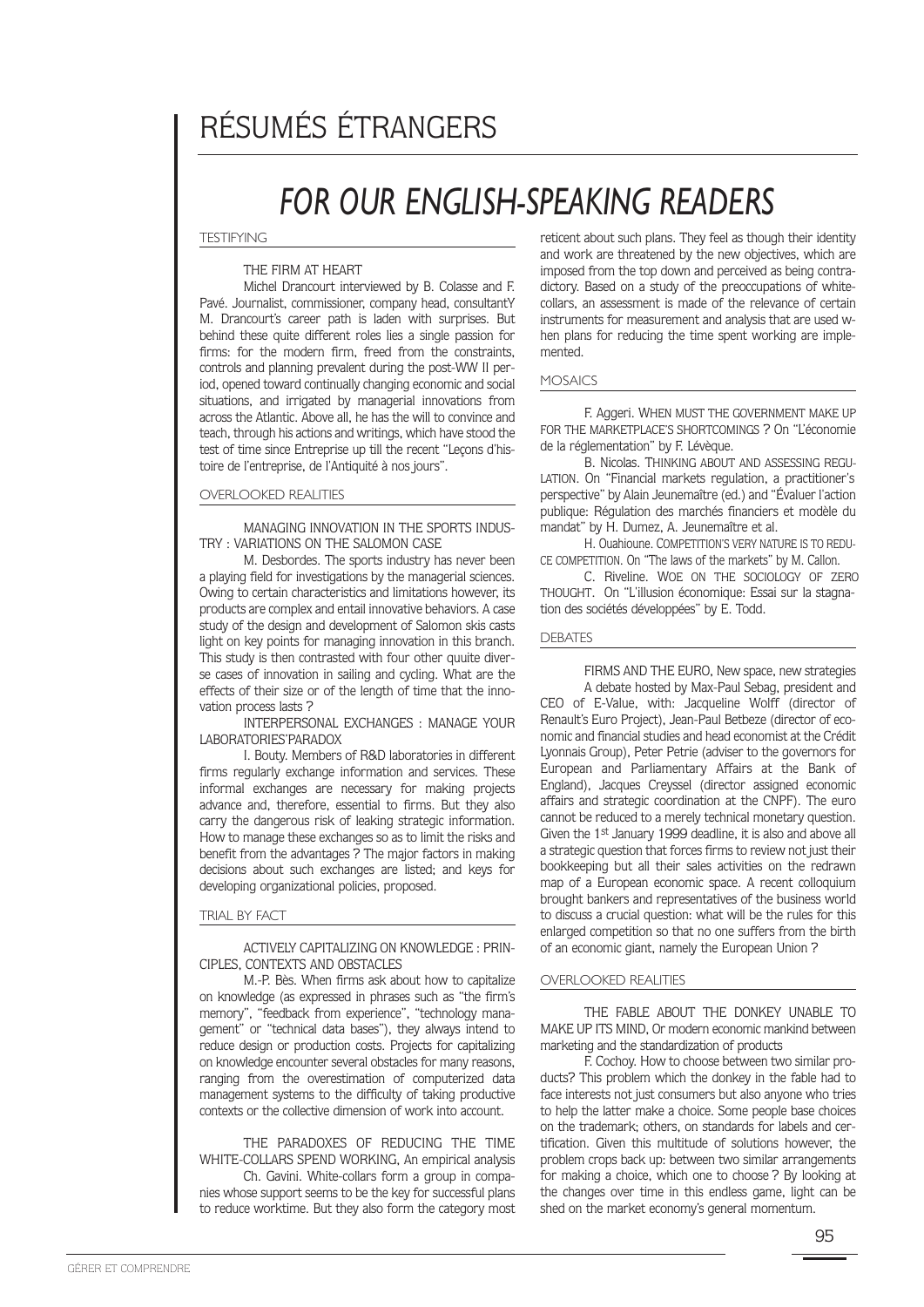# *AN UNSERE DEUTSCHPRACHLIGEN LESER*

#### **ZEUGNISSE**

# DAS UNTERNEHMEN STEHT IM MITTELPUNKT Ein Gespräch mit MICHEL DRANCOURT,

B. COLASSE und F. PAVE. Als Journalist, Staatskommissar, Unternehmensleiter und Berater sieht Michel Drancourt auf eine Laufbahn zurück, die unweigerlich in Staunen versetzt. Doch hinter derart unterschiedlichen Rollen verbirgt sich eine einzige Leidenschaft, nämlich diejenige, die er dem Unternehmen entgegenbringt : dem modernen Unternehmen, das sich von den Schwerfälligkeiten und dem Dirigismus der Nachkriegszeit befreit hat, das sich den wirtschaftlichen und sozialen Realitäten, die im Wandel begriffen sind, nicht verschließt, und das von den Innovationen in der Betriebsführung, die ihren Ursprung jenseits des Atlantiks haben, fruchtbare Impulse aufnimmt. Vor allem charakterisiert ihn der Wille, mit Wort und Tat zu überzeugen und zu lehren, an dem es ihm seit dem Erscheinen von "Entreprise" nie gefehlt hat und der in seinen letzten "Leçons d'histoire de l'entreprise, de l'Antiquité à nos jours" erneut bekräftigt wird.

# VERKANNTE REALITÄTEN

DAS INNOVATIONSMANAGEMENT IN DER SPORTARTIKE-LINDUSTRIE, Variationen zum Fall Salomon

M. DESBORDES. Die Sportartikelindustrie ist für die Betriebswirtschaftslehre noch nie zum Forschungsgegenstand geworden. Gewisse Eigentümlichkeiten und Zwänge machen ihre Produkte komplex und führen zu innovativen Verhaltensweisen. Dieser Artikel behandelt anhand einer Fallstudie zur Konzeption und Entwicklung des Salomon-Skis die zentralen Punkte des innovativen Managements in diesem Sektor und vergleicht sie mit vier weiteren Innovationsbeispielen in den Sektoren des Fahrrad- und Wassersports. Wie ist angesichts so unterschiedlicher Unternehmen und Projekte der Einfluß der Größe oder der Innovationsprozeßdauer zu bewerten ?

INFORMATIONSAUSTAUSCH ZWISCHEN ANGEHÖRIGEN VERSCHIEDENER BETRIEBE, Wie Sie mit dem Paradox Ihrer Labors umgehen

I. BOUTY. Die Beschäftigten der Labors für Forschung und Entwicklung verschiedener Unternehmen tauschen regelmäßig Informationen und Dienste aus. Dieser nicht formelle Austausch ist für den Fortgang von Projekten und damit für die Firmen sehr wichtig. Er stellt jedoch auch das Risiko von Indiskretionen bezüglich strategisch wichtiger Daten dar und ist also gefährlich. Wie kann dieser Austausch kontrolliert werden, damit er so nutzbringend wie möglich ist, und Risiken begrenzt werden ? Der vorliegende Artikel erörtert im einzelnen die wichtigsten Entscheidungsfaktoren für den Austausch und schlägt Kriterien für die Entwicklung von Organisationspolitiken vor.

#### ANTATSACHEN GEMESSEN

DIE AKTIVE KAPITALISIERUNG DER KENNTNISSE, Prinzipien, Kontexte und Hindernisse

M.-P. BES. Stellen sich Unternehmen die Frage nach der Kapitalisierung der Kenntnisse, die nach Stichworten wie "Unternehmensgedächtnis, feedback, Technologiemana-gement, technische Datenbanken" dekliniert wird, so zielt sie immer auf die Senkung der Produktions- und Konzeptionskosten ab. Doch die Projekte zur Kapitalisierung der Kenntnisse stoßen auf zahlreiche Hindernisse. Die vielfältigen Gründe hierfür hängen sowohl mit der Überbewertung der Systeme informatisierter Datenverwaltung als auch mit der schwierigen Berücksichtigung der Produktionskontexte und der kollektiven Dimension der Arbeit zusammen.

DIE PARADOXIEN DER REDUZIERUNG DER ARBEITSZEIT FÜR FÜHRUNGSKRÄFTE, Eine empirische Analyse

C. GAVINI. In den Untenehmen stellen die Führungskräfte diejenige Gruppe dar, deren Zustimmung die größte strategische Bedeutung für den Erfolg der Projekte zur Arbeitszeitverkürzung hat.

Doch sind sie ebenfalls die Kategorie, die diesbezüglich die größten Bedenken zeigt, da ihre Identität und die Modalitäten ihrer Arbeit durch die neuen Zielsetzungen bedroht erscheinen, denn diese werden als widersprüchlich und als von den Unternehmensleitungen aufgezwungen angesehen. Anläßlich einer Studie ihrer Besorgnisse in einem großen Unternehmen zielt dieser Artikel darauf ab, die Sachdienlichkeit gewisser Meß- und Analysemethoden zu bewerten, die in der Anwendung der Arbeitszeitverkürzung zur Anwendung kommen.

# **MOSAIK**

WANN MUSS DER STAAT BEI FEHLENTWICKLUNGEN DES MARKTES GEGENSTEUERN ? F. AGGERI. Zum Buch "L'économie de la réglementation" von F. Lévèque.

ZUM VERSTÄNDNIS DER REGULIERUNG UND IHRER EINSCHÄTZUNG. B. NICOLAS. Zum Werk "Financial Markets Regulation, a Practitioner's Perspective", herausgegeben von A. Jeunemaître, und zum Werk "Evaluer l'action publique, Régulation des marchés financiers et modèle du mandat" von H. Dumez, A. Jeunemaître et alii.

DAS WESEN DES WETTBEWERBS IST DIE REDUZIE-RUNG DES WETTBEWERBS. Hamid OUAHIOUNE. Zum Buch "The Laws of the Markets" von M.Callon.

PROTEST GEGEN DIE SOZIOLOGIE DES NICHT-DENKENS. C. RIVELINE. Zum Buch "L'illusion économique. Essai sur la stagnation des sociétés développées" von E. Todd.

#### **DEBATTE**

DIE UNTERNEHMEN UND DER EURO, Neuer Wirtschaftsraum, neue Strategien

J. WOLFF (Direktorin des Projekts Euro Renault), Jean-Paul BETBEZE (Direktor der Wirtschafts- und Finanzstudien, leitender Wirtschaftswissenschaftler der Gruppe Crédit Lyonnais), Sir Peter PETRIE (Berater der Bankpräsidenten für europäische und parlamentarische Angelegenheiten - Bank of England), Jacques CREYSSEL (Generaldirektor und Beauftragter für Wirtschaft und strategische Koordinierung - Conseil national du patronat français), Diskussionsleiter Max-Paul SEBAG (Generaldirektor mit Auszeichnung für hervoragende Leistungen). Der Euro kann nicht auf eine Frage rein monetaristischer Technik reduziert werden. Angesichts seiner Einführung am 1 Januar 1999 ist es auch und vor allem eine strategische Frage, die die Unternehmen dazu zwingt, nicht nur ihre Buchhaltung, sondern die Gesamtheit ihrer geschäftlichen Aktivitäten in einem neu definierten Wirtschaftsraum umzuorganisieren. Ein kürzlich vom Club des Annales des Mines veranstaltetes Kolloquium führte Vertreter aus der Welt der Unternehmen und Banken zusammen, um eine entscheidende Frage zu debattieren : welche Spielregeln müssen bei erweitertem Wettbewerb eingehalten werden, damit niemand unter dem Entstehen dieses Wirtschaftsgiganten zu leiden hat, den die europäische Union darstellen wird?

#### AUF DER SUCHE NACHTHEORIEN

BURIDANS ESEL NEU BESEHEN, der moderne homo oeconomicus zwischen Marketing und Normierung der Produkte

F. COCHOY. Wie soll man zwischen zwei ähnlichen Produkten entscheiden? Dieses Problem - veranschaulicht durch den unentschlossenen Esel Buridans - interessiert nicht nur den Verbraucher, sondern insbesondere alle diejenigen, die sich anheischig machen, dem Konsumenten bei seiner Wahl behilflich zu sein. Die einen differenzieren das Produkt durch die Marke, die anderen durch die Norm und die Beglaubigung. Aber mit der Vermehrung der Lösungen taucht das Problem wieder auf : sind zwei ähnliche Strategien zur "Wahl von der Stange" gegeben, bleibt auch hier die Qual der Wahl. Der Autor stützt sich auf die historischen Wandlungen dieses Spiels ohne Ende, um die allgemeine Dynamik der Marktwirtschaft zu beleuchten.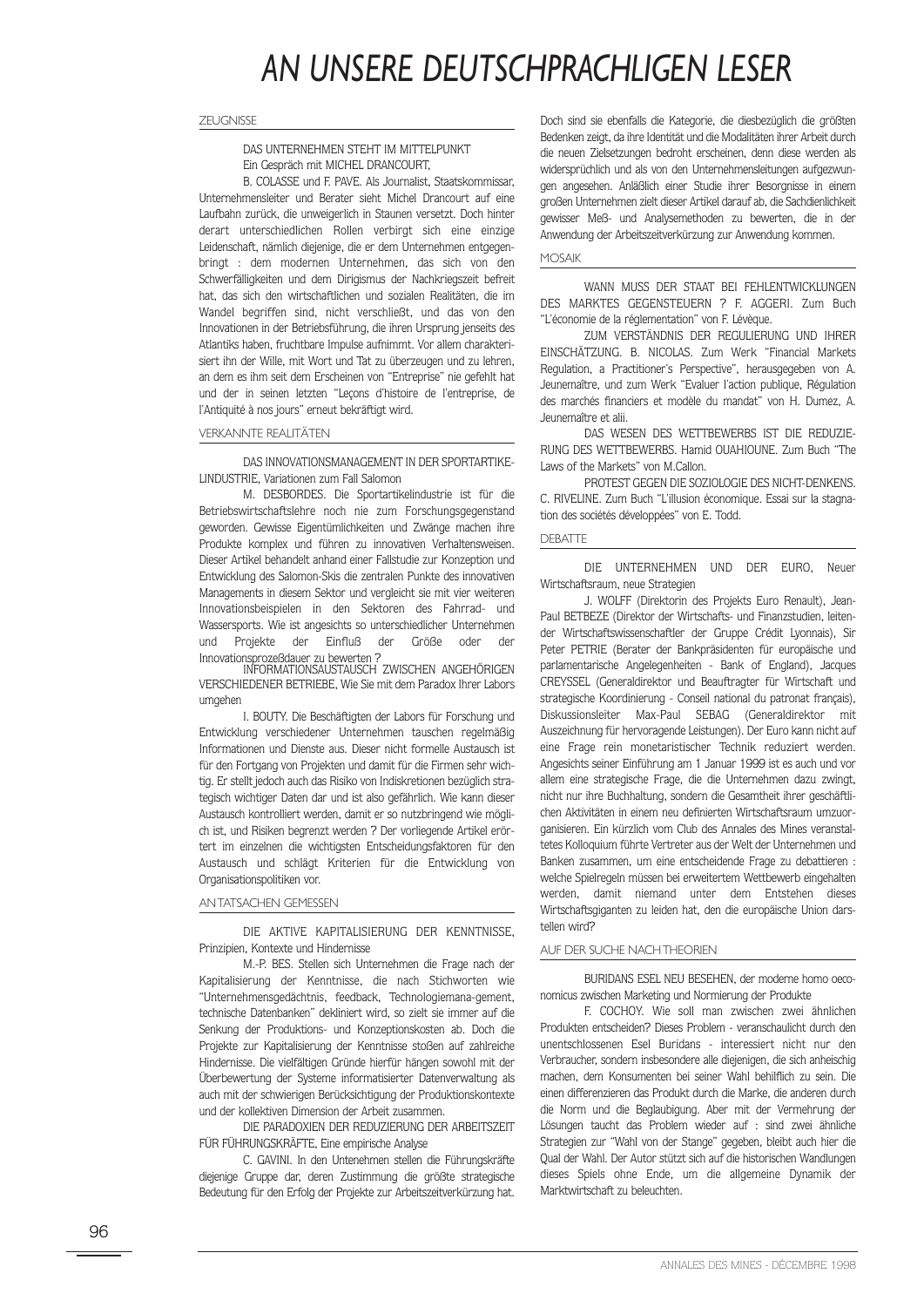# *A NUESTROS LECTORES DE LENGUA ESPAÑOLA*

#### TESTIMONIO

LA EMPRESA EN EL ALMA, Conversación con Michel Drancourt

De B. Colasse y F. Pave. La carrera de M. Drancourt no deja de sorprender. Sin embargo, bajo estos papeles tan diferentes se esconde una misma pasión por la empresa: una empresa moderna, desembarazada de las rémoras y del dirigismo de la postguerra, abierta a realidades económicas y sociales en plena evolución, irrigada por innovaciones en materia de gestión aparecidas del otro lado del Atlántico. Y por encima de todo, una voluntad de convencer y de formar, a través de la escritura y de la acción, nunca desmentida desde la creación de Entreprise, y confirmada recientemente en sus "Lecciones sobre la historia de la empresa, desde la Antigüedad hasta nuestros días".

#### REALIDADES DESCONOCIDAS

LA GESTIÓN DE LA INNOVACIÓN EN LA INDUSTRIA DEL DEPORTE, Variaciones sobre el caso Salomon

M. Desbordes. La industria del deporte nunca fue un campo de investigación para las ciencias de la gestión. Sin embargo, algunas de sus especificidades e imperativos confieren cierta complejidad a sus productos e inducen comportamientos innovadores. A través de un estudio de caso relativo a la concepción y desarrollo de los productos para esquí Salomon, este artículo aísla los puntos claves de la gestión de la innovación en este sector y los compara con otros cuatro casos de innovación en los sectores del ciclismo y de los deportes náuticos. Frente a empresas y proyectos tan diversos ¿cómo influyen su magnitud o la duración del proceso de innovación?

INTERCAMBIOS INTERPERSONALES, Para una gestión de la paradoja de los laboratorios

I. Bouty. Los miembros de los laboratorios de investigación y desarrollo de diferentes empresas intercambian regularmente informaciones y servicios. Tales intercambios informales son necesarios para el progreso de los proyectos y, por consiguiente, de vital importancia para las firmas. Pero, por otra parte, presentan el riesgo de divulgación de informaciones estratégicas, lo cual los hace peligrosos. ¿Es posible efectuar una gestión de estos intercambios para preservar sus ventajas y limitar sus riesgos? El presente artículo pormenoriza los principales factores de la decisión de intercambio y propone claves para la elaboración de políticas organizativas.

LA PRUEBA DE LOS HECHOS

# LA CAPITALIZACIÓN ACTIVA DE LOS CONOCIMIEN-TOS, Principios, contextos y obstáculos

M.-P. Bès. Cuando las empresas se plantean el problema de la capitalización de los conocimientos, noción que trasluce bajo los términos "memoria de empresa", "retorno de experiencia", "gestión de la tecnología" o "bases de datos técnicos", el objetivo perseguido estriba siempre en la reducción de los costos de producción y de concepción. Sin embargo, los proyectos de capitalización del conocimiento tropiezan con numerosos obstáculos, por muchas razones, que derivan tanto de la supervaloración de los sistemas de gestión informatizada de los datos como de la dificultad de tomar en cuenta los contextos productivos y la dimensión colectiva del trabajo.

LAS PARADOJAS DE LA REDUCCIÓN DEL TIEMPO DE TRABAJO DE LOS CUADROS, Un análisis empírico

C. Gavini. En las empresas, los cuadros constituyen el grupo cuya adhesión parece la más estratégica para el éxito de los proyectos de reducción del tiempo de trabajo. Pero también forman la categoría más reacia a la reducción del tiempo de trabajo, pues su identidad y las modalidades de su trabajo parecen amenazadas por los nuevos objetivos impuestos por la dirección, percibidos como contradictorios. A través del estudio de sus preocupaciones en una empresa, este artículo lleva a evaluar la pertinencia de ciertos instrumentos de medida y de análisis usados en los procesos de implantación de la reducción del tiempo de trabajo.

#### MOSAICO

¿Cuándo debe subsanar el Estado las deficiencias del mercado? F. Aggeri. Acerca del libro de F. Lévêque "L'économie de la règlementation"

Pensar la regulación y su evaluación. B. Nicolas. Acerca de la obra dirigida por A. Jeunemaître "Financial Market Regulation, a Practitioner's Perspective" y de la obra de H. Dumez, A. Jeunemaître y otros "Évaluer l'action publique. Régulation du marché financier et modèle du mandat".

Por su propia naturaleza, la competencia tiende a reducir la competencia. H. Ouahioune. Acerca del libro de M. Callon "The laws of the Markets".

Contra la sociología del pensamiento cero. C. Riveline Acerca del libro de Emmanuel Todd "L'illusion économique. Essai sur la stagnation des sociétés développées@.

#### DEBATE

LAS EMPRESAS Y EL EURO, Nuevos espacios, nuevas estrategias

J. Wolff (directora del Proyecto Euro Renault), J.-P. Betbeze (Director de estudios económicos y financieros, Economista jefe en el grupo Crédit Lyonnais), Sir Peter Petrie (Consejero de gobernadores para asuntos europeos y parlamentarios en el Banco de Inglaterra), J. Creyssel (Director general a cargo de asuntos económicos y de coordinación estratégica-CNPF – Consejo Nacional de Empresarios de Francia). Debate animado por M.-P. Sebag, Director-gerente de E-value. El euro no puede reducirse a un mero asunto de técnica monetaria: ante el plazo que se cumple el 1 de enero de 1999, se trata también, y sobre todo, de una cuestión estratégica, que obliga a las empresas a reconsiderar, más allá de su contabilidad, la totalidad de sus actividades comerciales en un espacio económico redefinido. Un coloquio reciente reunió a representantes del mundo de las empresas y a banqueros en torno a un problema crucial: )a qué reglas de juego deberá obedecer la competencia así ampliada a fin de que nadie se vea perjudicado por el nacimiento de ese gigante económico que será la Unión Europea?

#### EN BUSCA DE THEORIA

EL ASNO DE BURIDÁN REVISITADO, o el homo oeconomicus moderno entre el marketing y la normalización de los productos

F. Cochoy ¿Cómo escoger entre dos productos semejantes? Este dilema -llamado "del asno de Buridán"- no sólo interesa al consumidor sino también, y sobre todo, a todos aquéllos que aspiran a ayudar al consumidor a elegir. Unos diferencian el producto por su marca; otros, por su norma y su certificación. Pero con la multiplicación de las soluciones, el problema resurge: ¿cómo decidirse entre dos dispositivos semejantes de Alisto para elegir? El autor se funda en las transformaciones históricas de este juego infinito para esclarecer la dinámica general de la economía de mercado.